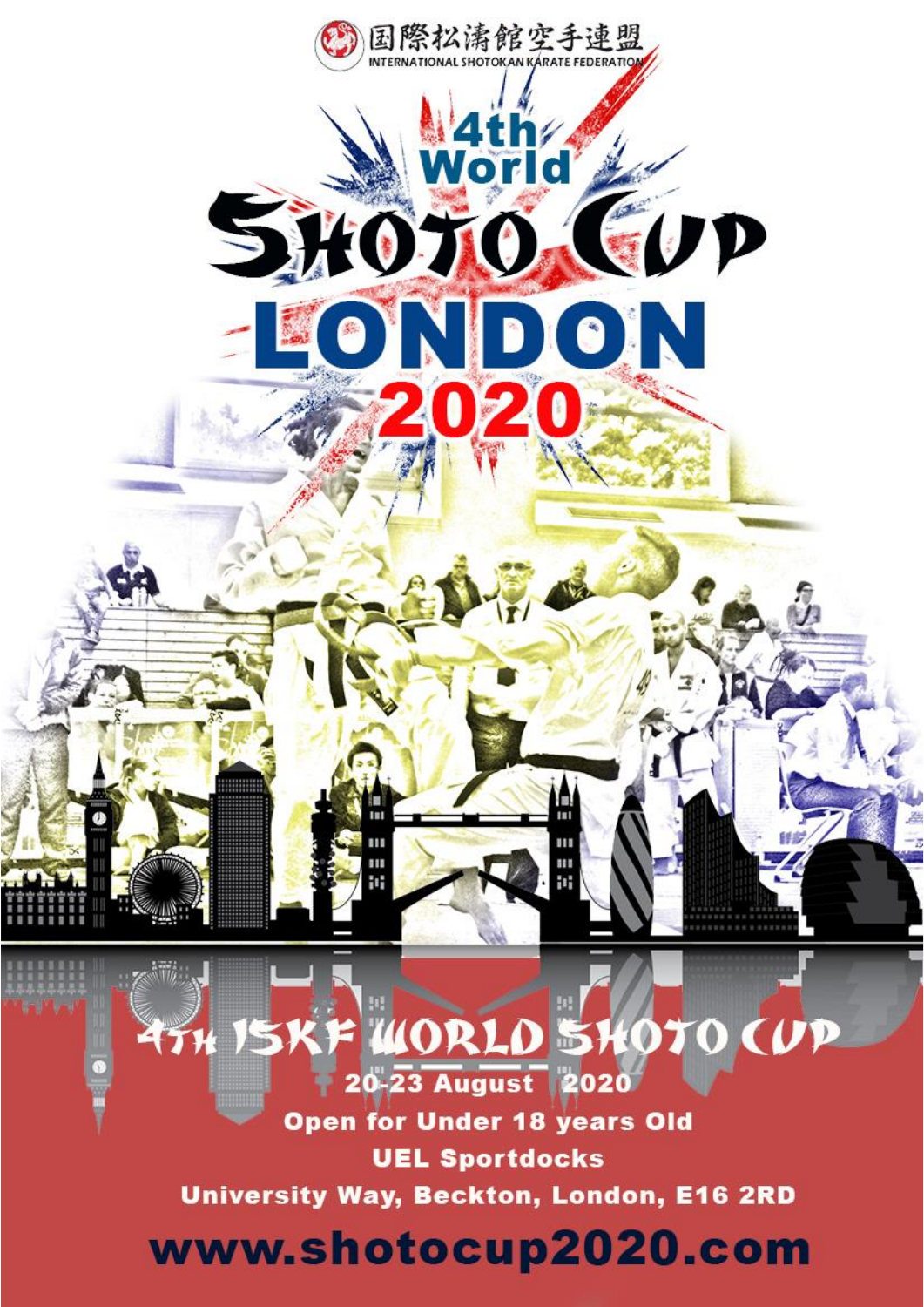## **Welcome to London, 2020**

ISKF UK welcomes you to the 4<sup>th</sup> ISKF World Shoto Cup Championships. We are delighted to host you in London, a fun, dynamic city, ideally placed for hosting an international competition. London is proud of its diversity and inclusion, and the World Shoto Cup Championships will be the perfect opportunity to celebrate this diversity. We will be welcoming competitors from all over the world.

The championship will take place at the University of East London, Sportsdocks. Within the University's dockland's campus, the Sportsdock offers a state of the art space for training and competition.

The Sportsdock is a short distance from London City Airport, and is well connected with all other major travelling hubs. It is easily accessible from London city centre, where you can visit all of London's landmarks, museums and theatres and enjoy food from all around the world.

The centre is on the DLR (Docklands Light Railway) line, stop Gallions Reach DLR station. For how to travel in London visit: <https://www.visitlondon.com/traveller-information?ref=nav>

The Sportsdock is also a close distance from two other great areas in London. Stratford, the area in London that hosted the London 2012 Olympic and Paralympic games, with amenities and a great shopping area. And Canary Wharf, home of the modern city and the financial centre of the city.

For information on how to plan your trip to London, please visit: <https://visitlondon.com/>

We look forward to welcome you all in London for the 4<sup>th</sup> ISKF Shoto Cup Championship.

Good luck to all.

OSS,

Sensei Ahcene Moussaoui, 7<sup>th</sup> Dan Head of ISKF UK

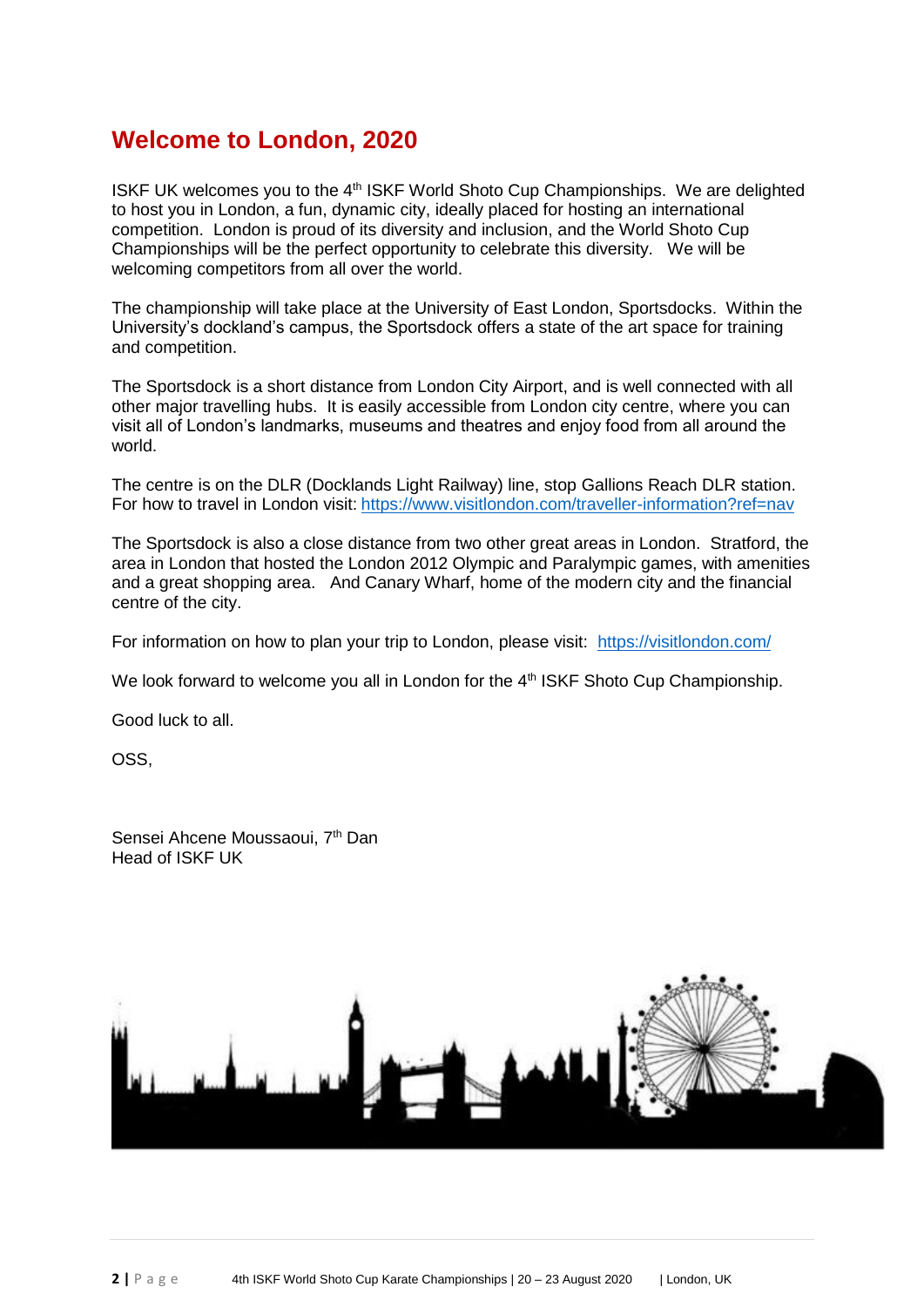# **General Information**

**4th ISKF World Shoto Cup London, UK 20-23 August 2020**

**Participant and club information:** All countries and their members must be in good standing and all club dues must be up to date. All competitors and officials must have a current ISKF Membership Card and ISKF passport. Other Shotokan associations can participate but only by invitation and only in the youth categories (under 18).

All cost and fees will be charged at Sterling Pound  $(E)$ . USD costs are provided for indication only, at the prevailing rate at the time of producing this brochure (November). Exchange rates vary and will be applied at the time of payment.

#### **Tournament Hotels**

#### **Holiday Inn – official tournament hotel**

(30 minutes or quick ride on a tram line) £95/day for twin room, for 2 people (approx. USD122 at Nov rate) £110 for family room, for 2 adults and 2 children under 12 (approx. USD122 at Nov rate)

#### **Premier Inn Beckton (20 minutes walk)**

£106/day for twin room (approx. USD106 at Nov rate) £115 family room, 2 adults and 2 children under 16 (approx. USD148 at Nov rate)

#### **Premier Inn Excel (32 minutes, or a quick ride on a tram line)**

£110 for twin room for 2 people (approx. USD122 at Nov rate) £120 family room, 2 adults and 2 children under 16 (approx. USD154 at Nov rate)

Limited availability at hotels, at negotiated prices – Please note that you may not get your preferred choice, although we will try to keep all groups together

All rooms include breakfast and free wifi

All hotels are at convenient location for tournament venue. 20-30-minute walk or easy public transportation

#### **Airport**

London has five main airports, Heathrow, Gatwick, Stansted, Luton and City Airport Communications from all airports available

Most convenient airport (walking distance) is City Airport – but note that this airport only serve European Cities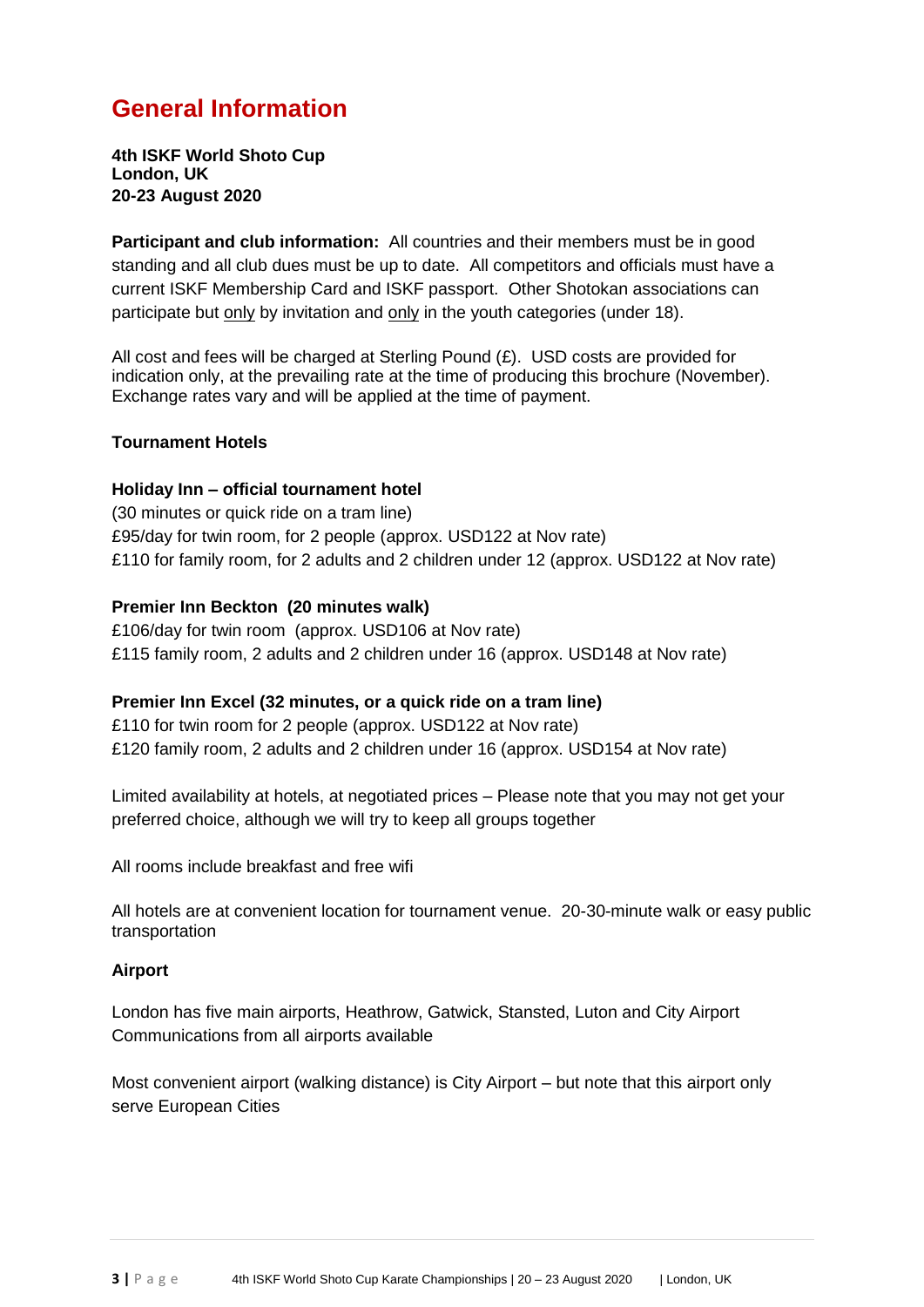### **Airport Transfers**

The cost per person of a tube ticket to Heathrow is £5 (approx. USD6.5 at Nov rate)

Coach (56 people) hire available, at £86-£109/hour – estimated 2-3h, with wait time (approx. USD110-140 at Nov rate)

Minibus (18 people) hire available, at £78-£98/hour – estimated 2-3h, with wait time (approx. USD100-126 at Nov rate)

Taxi (4 people) £60-£80, approximate costs, depending of airport (approx. USD80-100 at Nov rate)

#### **Payment**

ISKF UK 60-20-22. 37572679 IBAN: GB29NWBK60202237572679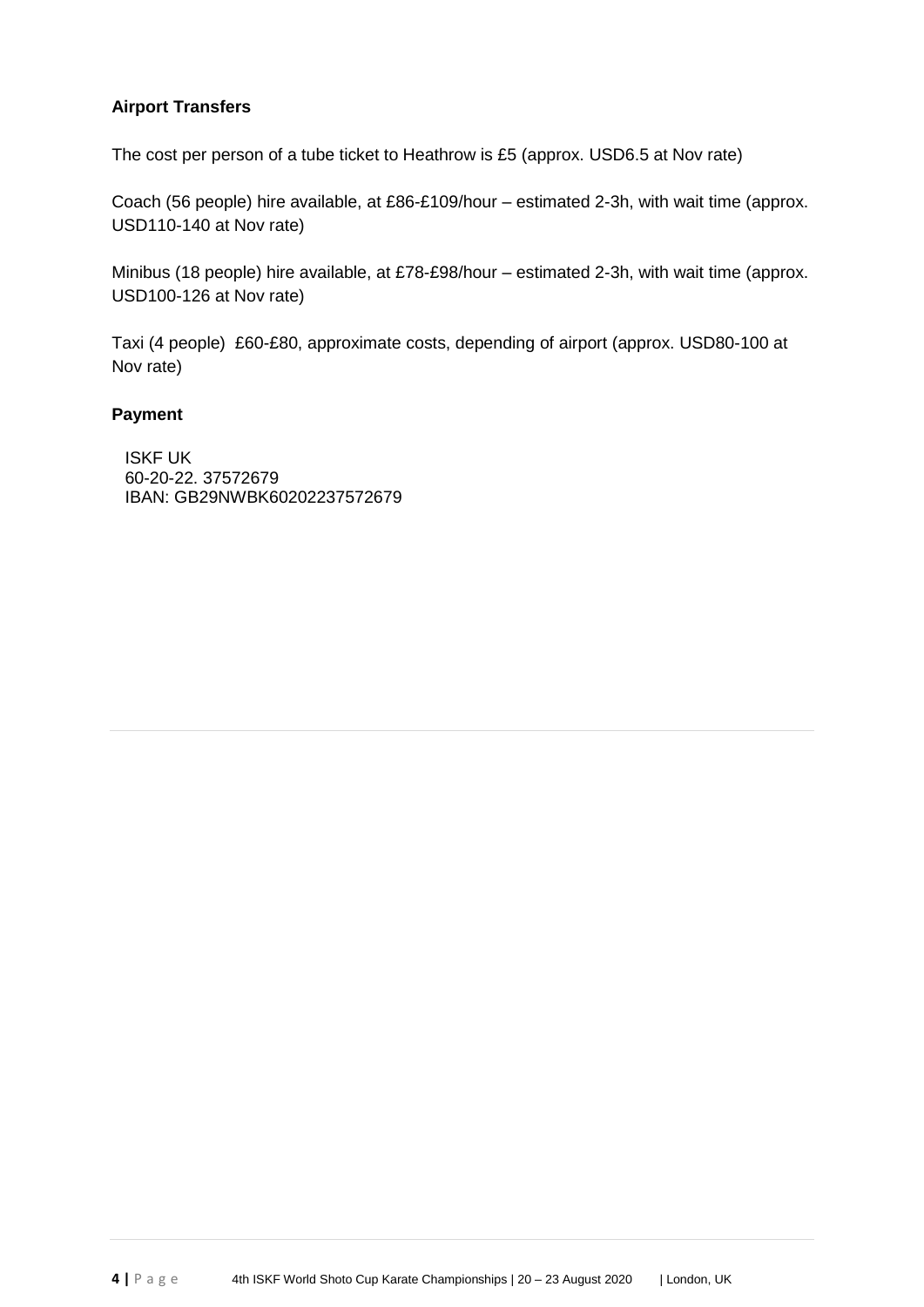# **Time Lines / Closing dates**

#### **By Sunday 17 May 2020**

All paperwork and fees for the following are due no later than Sunday 17 May 2020.

- Training seminar form and fees
- Dan Examination Form with fees
- Referee and judge training form and fees
- Referee and judge's examination form with fees
- Competitor's registration form with registration fees
- Competitor's waiver/release agreement (Adult / Legal Guardian)
- Sayonara party reservation form with banquet fees
- T-shirt Order Form with T-shirt fees

| <b>Thursday</b><br><b>20 August 2020</b> |                                                                                         |
|------------------------------------------|-----------------------------------------------------------------------------------------|
| $13:00 - 14:00$                          | Registration, welcome pack and t-shirt collection                                       |
| $14:00 - 15:30$                          | Training Seminar by Hiroyoshi Okazaki Shihan                                            |
| $16:00 - 17:30$                          | Dan grading                                                                             |
| $18:00 - 20:00$                          | Referee and judge's training and examination                                            |
| <b>Friday</b><br><b>21 August 2020</b>   |                                                                                         |
| $09:00 - 09:30$                          | Arrival of competitors                                                                  |
| $09:30 - 10:30$                          | Opening ceremony for all competitors                                                    |
| $10:30 -$ onwards                        | 4 <sup>th</sup> World Shoto Cup (elimination and finals) for all under 18<br>categories |
| <b>Saturday</b><br><b>22 August 2020</b> |                                                                                         |
| $09:00 - 09:30$                          | Arrival of 18+ competitors                                                              |
| $09:30 - 19:00$                          | Eliminations for all 18+ categories, individual and team                                |
| <b>Sunday</b><br><b>23 August 2020</b>   |                                                                                         |
| $09:00 - 09:30$                          | Arrival of 18+ competitors                                                              |
| $09:30 - 18:00$                          | Finals of all 18+ categories, individual and team                                       |
| $19:30 -$ onwards                        | Sayonara party                                                                          |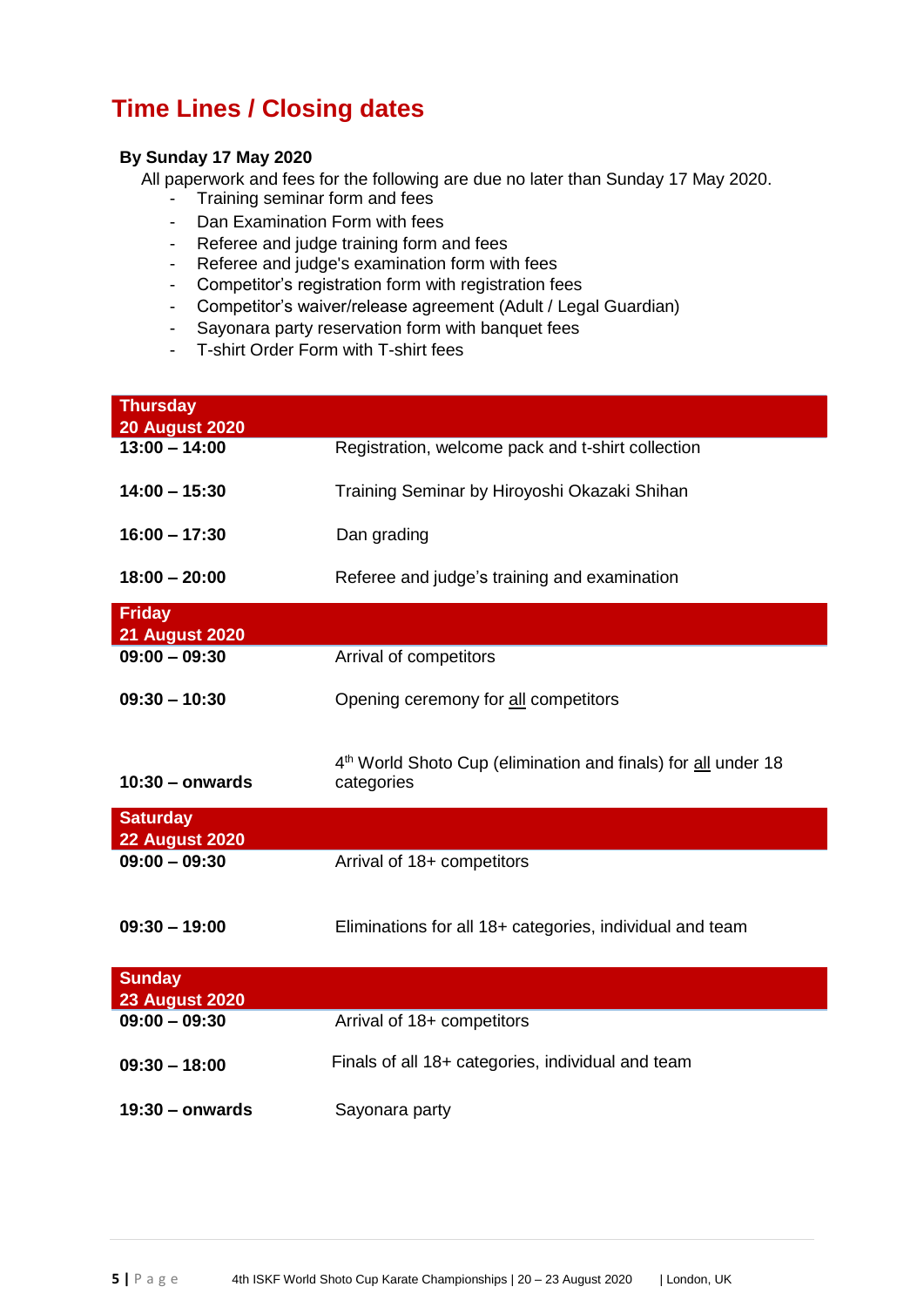# **Competitors Checklist**

Please make sure all competitors have the following approved equipment:

- 1. Current 2020 ISKF Membership Card (If they do not have a current ISKF card, a charge as per the ISKF Official website [\(www.shotocup2020.com\) w](http://www.iskf.com/)ill be payable at check-in) Under 18s from other associations will need to have the equivalent valid membership card, including valid insurance
- 2. ISKF passport
- 3. Mouthpiece (Gum guard)
- 4. ISKF Fist protectors (Mits / Gloves) under 18s from other associations can wear equivalent white gloves



- 5. Standard White Karate Gi
- 6. Standard belt
- 7. Chest protection for ladies (optional)

No other protections will be accepted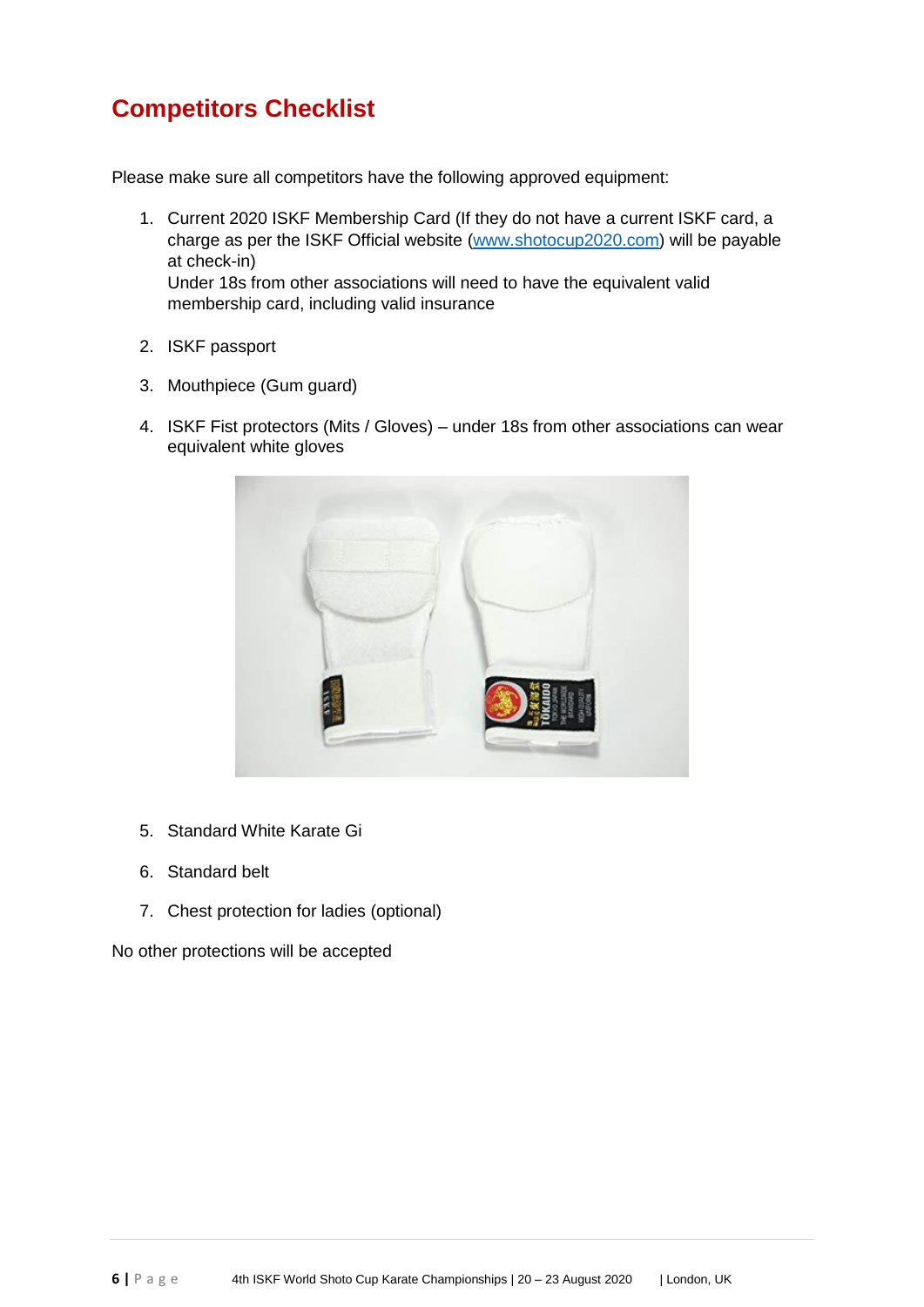## **Categories**

### **Under 18 categories – Friday 21 August**

### **6 th, 5th and 4th Kyu, under 18**

|                                                                  | Individual<br>Kata       | Team<br>Kata      | <b>Individual</b><br><b>Kumite</b> |
|------------------------------------------------------------------|--------------------------|-------------------|------------------------------------|
| Mixed: 6 <sup>th</sup> , 5 <sup>th</sup> and 4 <sup>th</sup> Kyu |                          |                   |                                    |
| 7-9 years old                                                    | KA1                      |                   | KU1                                |
|                                                                  |                          |                   |                                    |
| Boys: 6th, 5th and 4th Kyu                                       |                          |                   |                                    |
| 10 and 11 years old                                              | KA <sub>2</sub>          |                   | KU <sub>2</sub>                    |
| 12 and 13 years old                                              | KA3                      |                   | KU3                                |
| 14 and 15 years old                                              | KA4                      | $\qquad \qquad -$ | KU4                                |
| 16 and 17 years old                                              | KA5                      |                   | KU5                                |
|                                                                  |                          |                   |                                    |
|                                                                  |                          |                   |                                    |
| Girls: 6th, 5th and 4th Kyu                                      |                          |                   |                                    |
| 10 and 11 years old                                              | KA6                      |                   | KU6                                |
| 12 and 13 years old                                              | KA7                      |                   | KU7                                |
| 14 and 15 years old                                              | KA8                      | -                 | KU8                                |
| 16 and 17 years old                                              | KA9                      |                   | KU <sub>9</sub>                    |
|                                                                  |                          |                   |                                    |
| Mixed team kata, 6th, 5th and 4th Kyu                            |                          |                   |                                    |
| 11 and under                                                     | $\overline{\phantom{a}}$ | KAT1              |                                    |
| 12 to 14 years old                                               |                          | KAT2              |                                    |
| 15 to 17 years old                                               |                          | KAT3              |                                    |

Under 18 individual participants is unlimited, their ages at the time of the World Shoto Cup must be  $7 - 17$  years.

Under 18 categories are open to ISKF members in good standing. Other Shotokan associations by invitation only (please enquire at [shotocup2020@gmail.com\)](mailto:shotocup2020@gmail.com)

For 6<sup>th</sup>, 5<sup>th</sup> and 4<sup>th</sup> Kyu: participation consists of Kata and Structured Kumite (Kihon & Ippon Kumite) as per ISKF Tournament Rule book, no free style Kumite.

Contestants may not perform Kata in competition higher than that required for their next promotion examination.

Kata elimination using flag system. Last four participants will be judged using point system

Team kata consists of three participants of  $6<sup>th</sup>$ ,  $5<sup>th</sup>$  or  $4<sup>th</sup>$  Kyu. Boys and girls compete together, mixed teams are allowed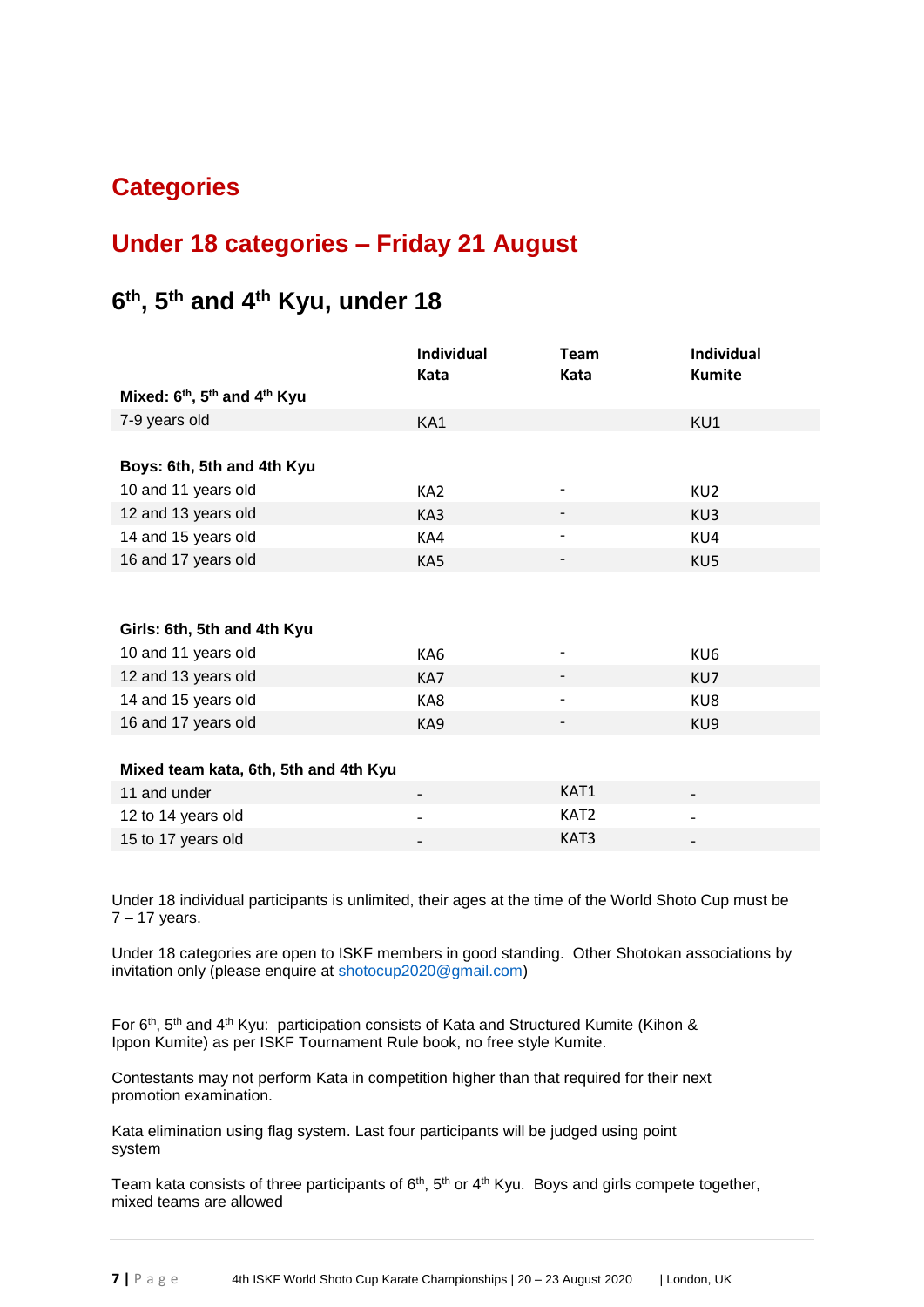### **Brown and black belts, under 18: KATA**

|                                        | <b>Individual</b><br>Kata | <b>Team Kata</b> |
|----------------------------------------|---------------------------|------------------|
| <b>Boys: brown and black belts</b>     |                           |                  |
| 7 - 9 years old                        | KA10                      |                  |
| 10 and 11 years old                    | <b>KA11</b>               |                  |
| 12 and 13 years old                    | <b>KA12</b>               |                  |
| 14 and 15 years old                    | <b>KA13</b>               |                  |
| 16 and 17 years old                    | <b>KA14</b>               |                  |
|                                        |                           |                  |
| <b>Girls: brown and black belts</b>    |                           |                  |
| 7 - 9 years old                        | <b>KA15</b>               |                  |
| 10 and 11 years old                    | <b>KA16</b>               |                  |
| 12 and 13 years old                    | <b>KA17</b>               |                  |
| 14 and 15 years old                    | <b>KA18</b>               |                  |
| 16 and 17 years old                    | <b>KA19</b>               |                  |
|                                        |                           |                  |
| Team kata mixed: brown and black belts |                           |                  |
| 11 and under                           |                           | KAT4             |
| 12 to 14 years old                     |                           | KAT5             |

Under 18 individual participants is unlimited, their ages at the time of the World Shoto Cup must be  $7 - 17$  years.

15 to 17 years old **KAT6** 

Under 18 categories are open to ISKF members in good standing. Other Shotokan associations by invitation only (please enquire at [shotocup2020@gmail.com\)](mailto:shotocup2020@gmail.com)

For Kata categories, brown and black belts compete together. There are separate categories for brown and black belts for Kumite (below)

Individual kata will be assessed using a flag system in the elimination rounds. The last eight competitors will be assessed by point system

Team kata consists of three participants of brown and black brown levels. Boys and girls compete together, mixed teams are allowed

Team kata will be assessed using a flag system in the elimination rounds. The last eight competitors will be assessed by point system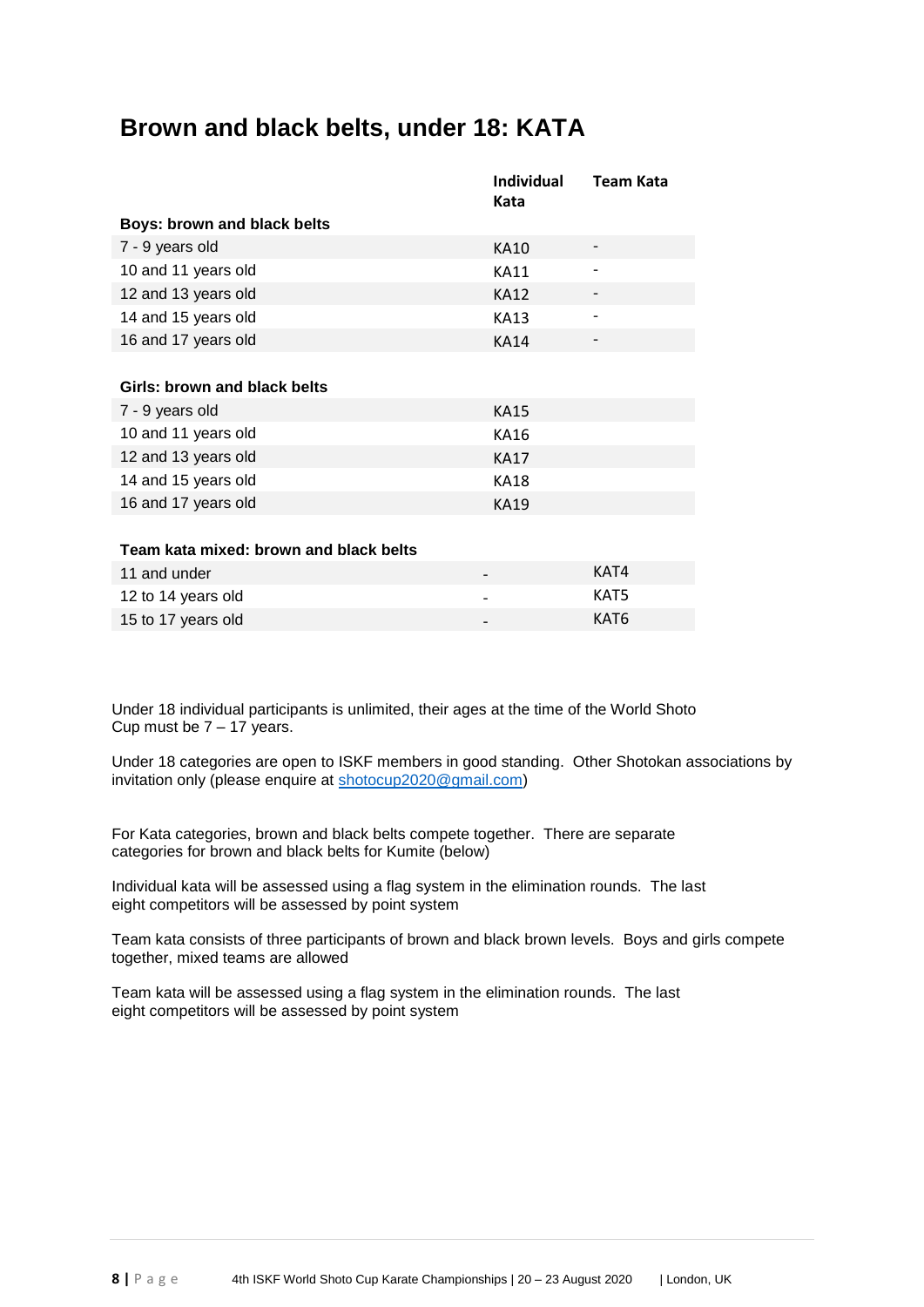### **Brown belts, under 18: KUMITE**

|                          | Jiyu-ippon-kumite<br>(semi-free style) | Jiyu-kumite<br>(free style) |
|--------------------------|----------------------------------------|-----------------------------|
| <b>Boys: brown belts</b> |                                        |                             |
| 7 - 9 years old          | <b>KU10</b>                            |                             |
| 10 and 11 years old      | <b>KU11</b>                            |                             |
| 12 and 13 years old      | KU12                                   | KU20                        |
| 14 and 15 years old      | <b>KU13</b>                            | KU21                        |
| 16 and 17 years old      | <b>KU14</b>                            | KU22                        |
|                          |                                        |                             |
| Girls: brown belts       |                                        |                             |
| 7 - 9 years old          | <b>KU15</b>                            |                             |
| 10 and 11 years old      | <b>KU16</b>                            |                             |
| 12 and 13 years old      | <b>KU17</b>                            | KU23                        |
| 14 and 15 years old      | <b>KU18</b>                            | <b>KU24</b>                 |
| 16 and 17 years old      | <b>KU19</b>                            | <b>KU25</b>                 |

Under 18 individual participants is unlimited, their ages at the time of the World Shoto Cup must be  $7 - 17$  years.

Under 18 categories are open to ISKF members in good standing. Other Shotokan associations by invitation only (please enquire at [shotocup2020@gmail.com\)](mailto:shotocup2020@gmail.com)

#### **Jiyu-ippon-kumite (semi-free style) category:**

Under 12s will compete in Jiyu-ippon-kumite (semi-free style), both in elimination rounds and final

For participants in the 12-13 category and over, elimination rounds will be done on Jiyu-ipponkumite. The final will involve the last four participants and will be Jiyu-kumite (free style)

#### **Jiyu-kumite (free style) category:**

This category is only available for those in the 12-13 category and over. Both elimination rounds and final will be conducted on Jiyu-kumite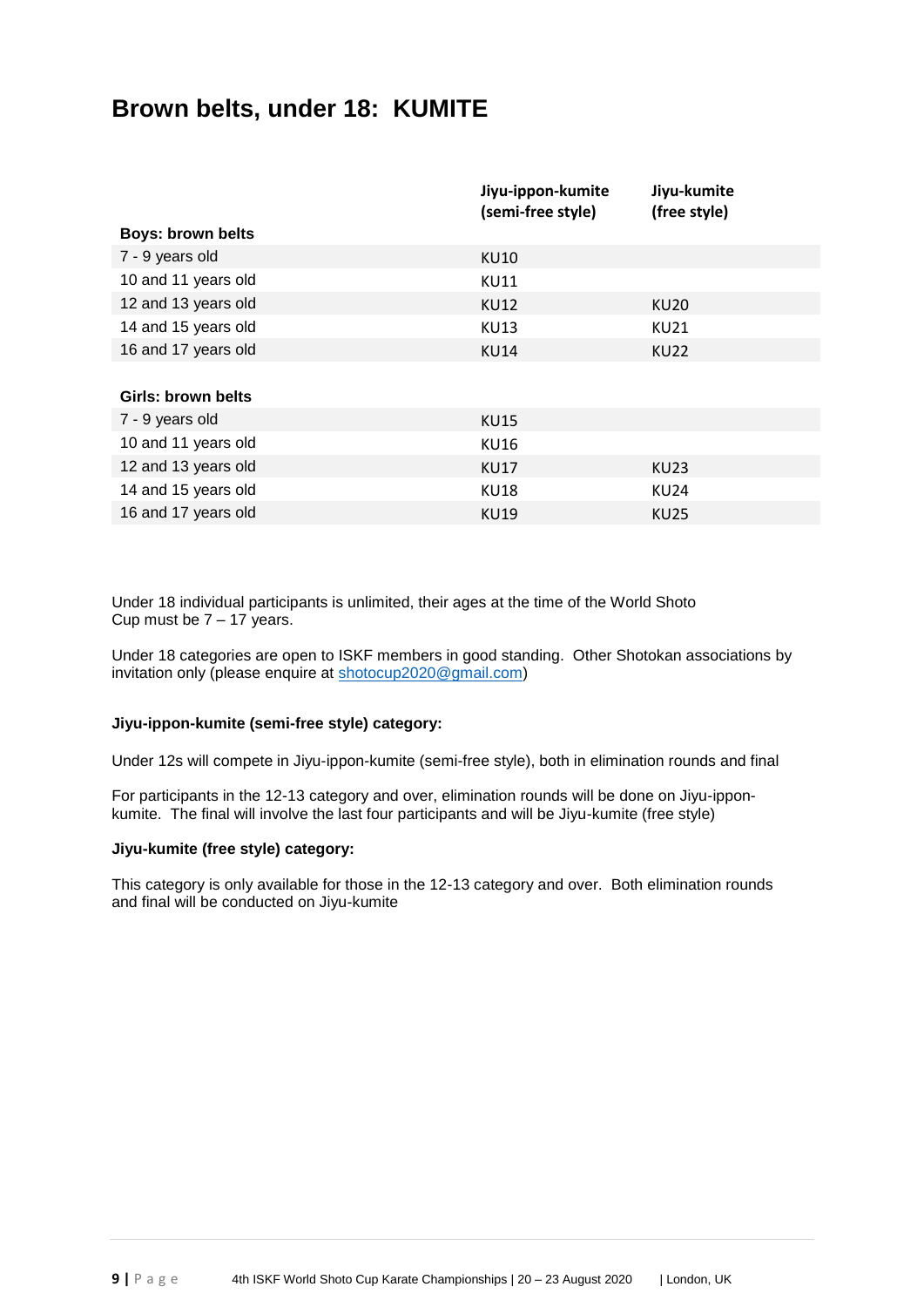## **Black belts, under 18: KUMITE**

|                          | Jiyu-kumite<br>(free style) |
|--------------------------|-----------------------------|
| <b>Boys: Black belts</b> |                             |
| 9-11 years old           | KU26                        |
| 12 and 13 years old      | <b>KU27</b>                 |
| 14 and 15 years old      | <b>KU28</b>                 |
| 16 and 17 years old      | KU29                        |
| Girls: Black belts       |                             |
| 9 - 11 years old         | <b>KU30</b>                 |
| 12 and 13 years old      | KU31                        |
| 14 and 15 years old      | <b>KU32</b>                 |
| 16 and 17 years old      | <b>KU33</b>                 |

Under 18 individual participants is unlimited, their ages at the time of the World Shoto Cup must be  $9 - 17$  years.

Under 18 categories are open to ISKF members in good standing. Other Shotokan associations by invitation only (please enquire at [shotocup2020@gmail.com\)](mailto:shotocup2020@gmail.com)

Black belt kumite consists of Jiyu--kumite (free style) only, for all age categories over the age of 10.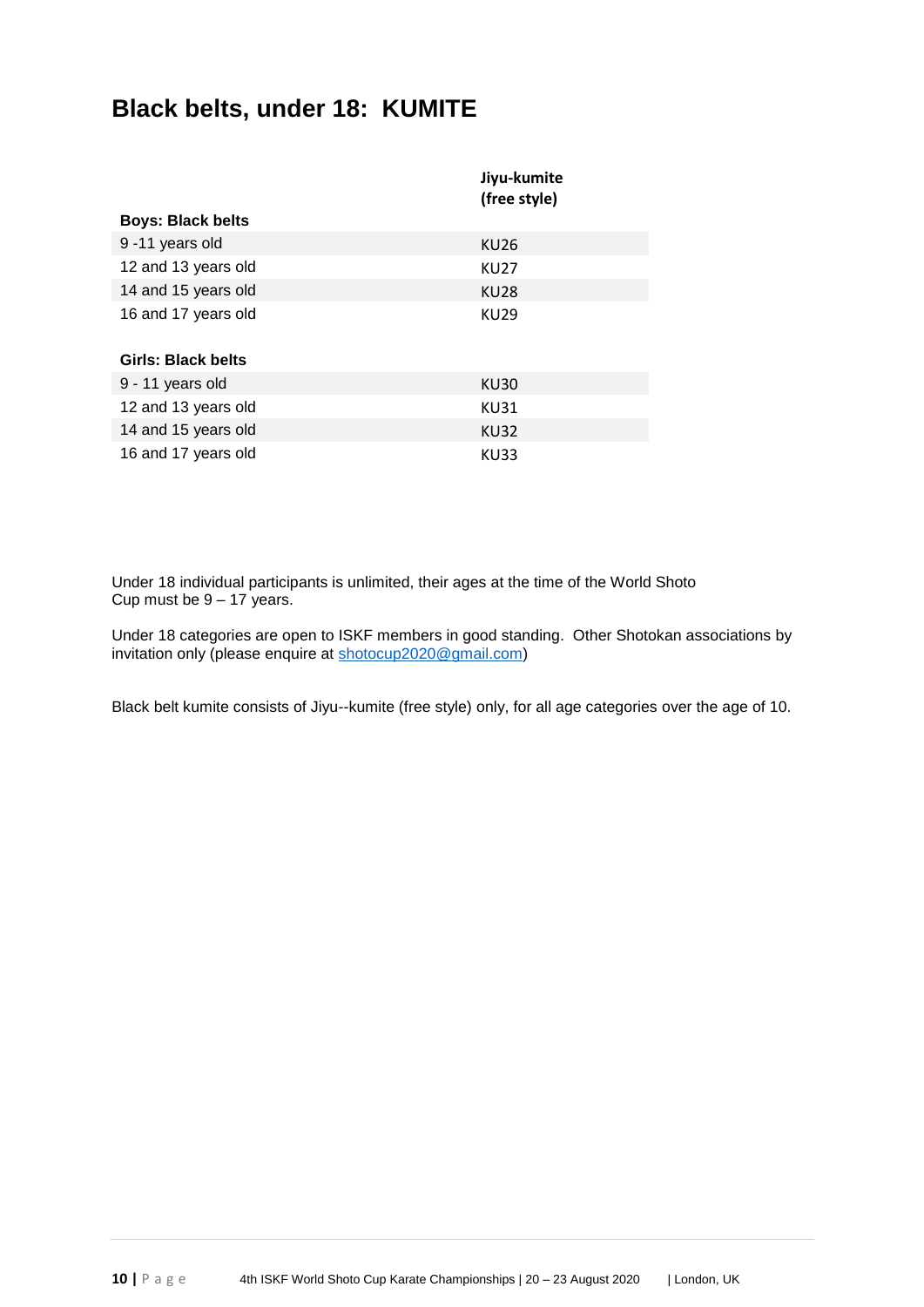# **Young adult categories – Saturday and Sunday 22-23 August**

| Young adults - men   | <b>Individual</b><br>Kata | Individual<br>kumite | <b>Team</b><br>Kata | <b>Team</b><br><b>Kumite</b> |
|----------------------|---------------------------|----------------------|---------------------|------------------------------|
| 18-21 years old      | <b>KA20</b>               | <b>KU34</b>          | KAT7                | KUT1                         |
|                      |                           |                      |                     |                              |
|                      |                           |                      |                     |                              |
| Young adults - women |                           |                      |                     |                              |
| 18-21 years old      | KA21                      | <b>KU35</b>          | KAT8                | KUT <sub>2</sub>             |
|                      |                           |                      |                     |                              |

Young adult individual participants for Kumite is unlimited, their ages at the time of the World Shoto Cup must be  $18 - 21$  years.

Young adults must be ISKF members in good standing.

Young adults must be brown or black belts to enter the competition

Individual kata will be assessed using a flag system in the elimination rounds. The last eight competitors will be assessed by point system

Young adult team kata consists of three women or three men (no mixed gender).

Kumite consists of Jiyu kumite (free style)

Team Kumite consists of three women or three men (no mixed gender)

All elimination rounds to take place on Saturday 22 August. Finals on Sunday 23 August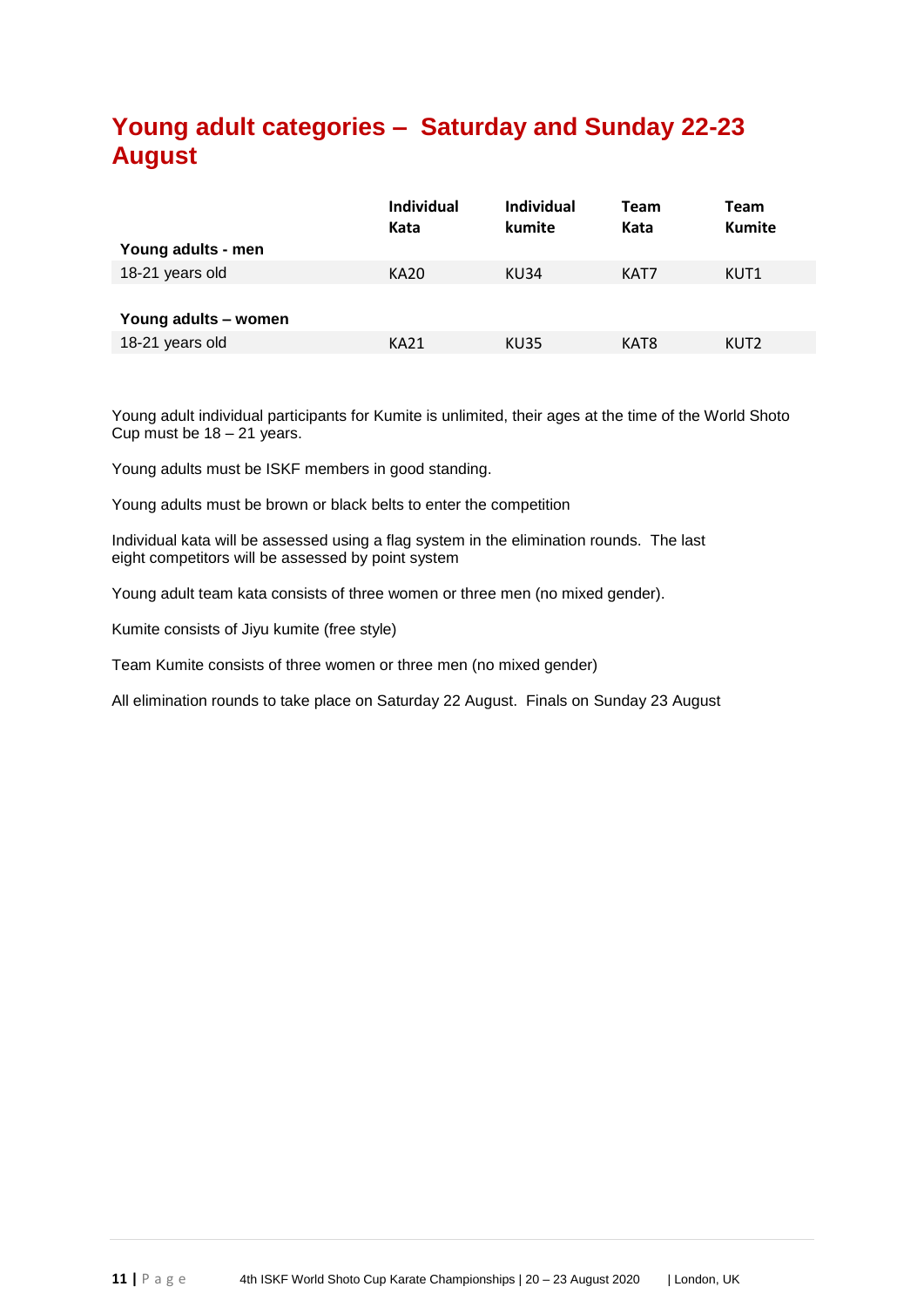# **Adult categories – Saturday and Sunday 22-23 August**

|                 | <b>Individual</b><br>Kata | <b>Individual</b><br>kumite | <b>Team</b><br>Kata      | <b>Team</b><br><b>Kumite</b> |
|-----------------|---------------------------|-----------------------------|--------------------------|------------------------------|
| Adults - men    |                           |                             |                          |                              |
| 22-44 years old | <b>KA22</b>               | <b>KU36</b>                 | KAT9                     | $\overline{\phantom{a}}$     |
|                 |                           |                             |                          | $\overline{\phantom{0}}$     |
| 18-44 years old | $\overline{\phantom{a}}$  | $\overline{\phantom{a}}$    | $\overline{\phantom{a}}$ | KUT3                         |
|                 |                           |                             |                          |                              |
| Adults - women  |                           |                             |                          |                              |
| 22-44 years old | <b>KA23</b>               | <b>KU37</b>                 | KAT10                    | $\overline{\phantom{a}}$     |
|                 |                           |                             |                          |                              |
| 18-44 years old | $\overline{\phantom{a}}$  | $\overline{\phantom{a}}$    | $\overline{a}$           | KUT4                         |

Adult individual participation is limited to eight women and eight men per country in individual kumite.

Adults must be ranked ISKF black belt; their ages at the time of the World Cup must be 22 to 44 years.

Adult women and men must be ISKF members in good standing.

Individual kata will be assessed using a flag system in the elimination rounds. The last eight competitors will be assessed by point system

Adult team kata consists of three women or three men 22-44 years old (no mixed gender).

Adult female team kumite consists of three women 18-44 years old (no mixed gender).

Adult male team kumite consists of five men 18-44 years old (no mixed gender).

All elimination rounds to take place on Saturday 22 August. Finals on Sunday 23 August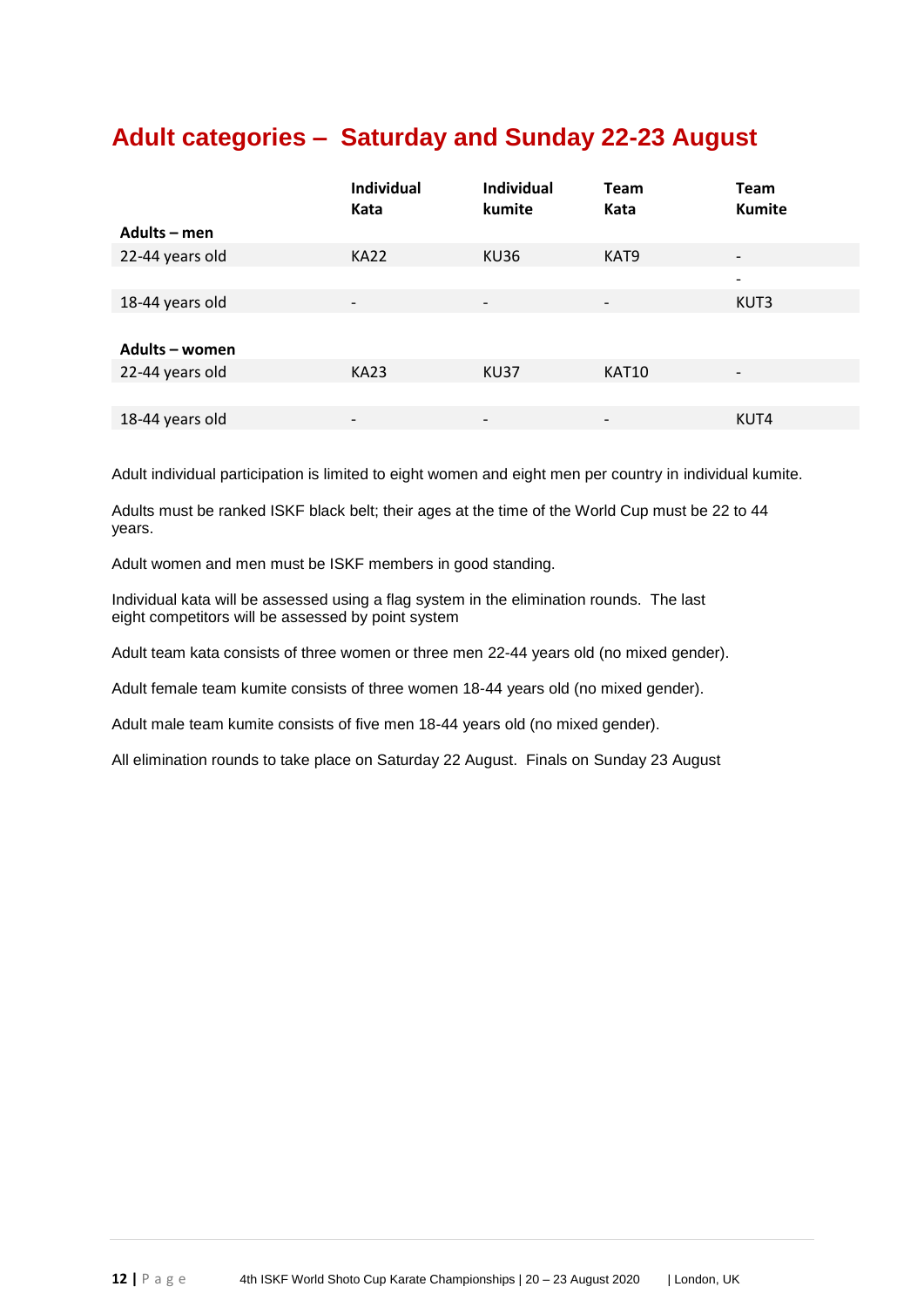## **Senior categories – Saturday and Sunday 22-23 August**

|                  | Individual<br>Kata | <b>Individual</b><br>kumite | <b>Team</b><br>Kata | Team<br><b>Kumite</b> |
|------------------|--------------------|-----------------------------|---------------------|-----------------------|
| Senior - men     |                    |                             |                     |                       |
| 45 -54 years old | <b>KA24</b>        | KU38                        | KAT11               | KUT5                  |
|                  |                    |                             |                     |                       |
| Senior - women   |                    |                             |                     |                       |
| 45-54 years old  | <b>KA25</b>        | <b>KU39</b>                 | KAT12               | KUT6                  |
|                  |                    |                             |                     |                       |

Senior individual participation is unlimited per country in individual kata and kumite.

Senior team kata is also unlimited. Members must be all of the same age category.

Seniors must be ranked ISKF black belt; their ages at the time of the World Cup must 45 – 54 years old.

Senior women and men must be ISKF members in good standing.

Individual kata will be assessed using a flag system in the elimination rounds. The last eight competitors will be assessed by point system

Senior team kata consists of three women or three men (no mixed gender).

Senior team kumite consists of three women or three men (no mixed gender).

All elimination rounds to take place on Saturday 22 August. Finals on 23 August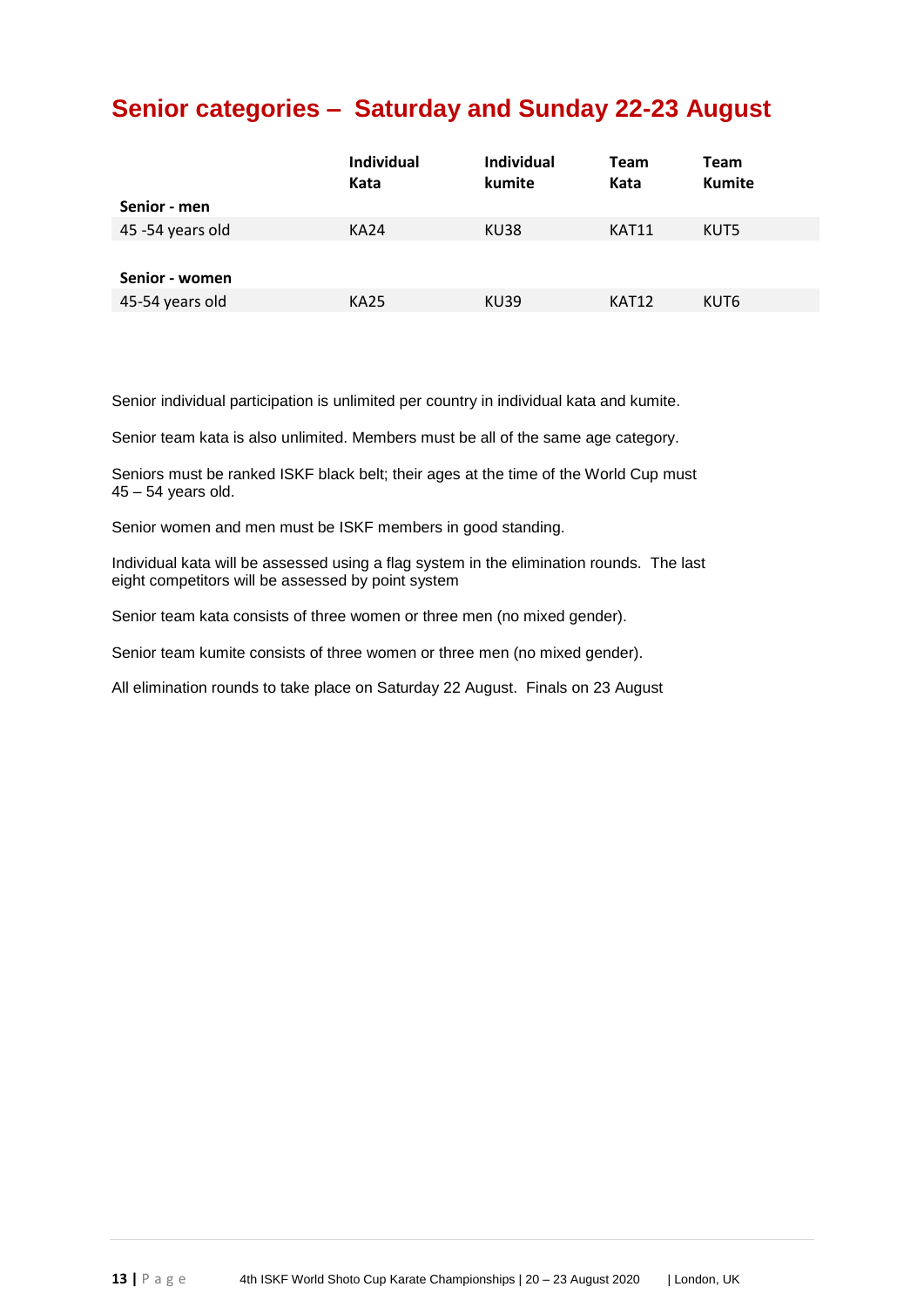# **Super Senior categories – Saturday and Sunday 22-23 August**

|                      | <b>Individual</b><br>Kata | <b>Individual</b><br>kumite | <b>Team</b><br>Kata | <b>Team</b><br><b>Kumite</b> |
|----------------------|---------------------------|-----------------------------|---------------------|------------------------------|
| Super senior - men   |                           |                             |                     |                              |
| 55+ years old        | KA26                      | KU40                        | KAT13               | KUT7                         |
|                      |                           |                             |                     |                              |
| Super senior - women |                           |                             |                     |                              |
| 55+ years old        | <b>KA27</b>               | KU41                        | KAT14               | KUT8                         |
|                      |                           |                             |                     |                              |

Super senior individual participation is unlimited per country in individual kata and kumite.

Super senior team kata is also unlimited. Members must be all of the same age category.

Super seniors must be ranked ISKF black belt; their ages at the time of the World Cup must 55 years and older.

Super senior women and men must be ISKF members in good standing.

Individual kata will be assessed using a flag system in the elimination rounds. The last eight competitors will be assessed by point system

Super senior team kata consists of three women or three men (no mixed gender).

Super senior team kumite consists of three women or three men (no mixed gender).

All elimination rounds to take place on Saturday 22 August. Finals on 23 August